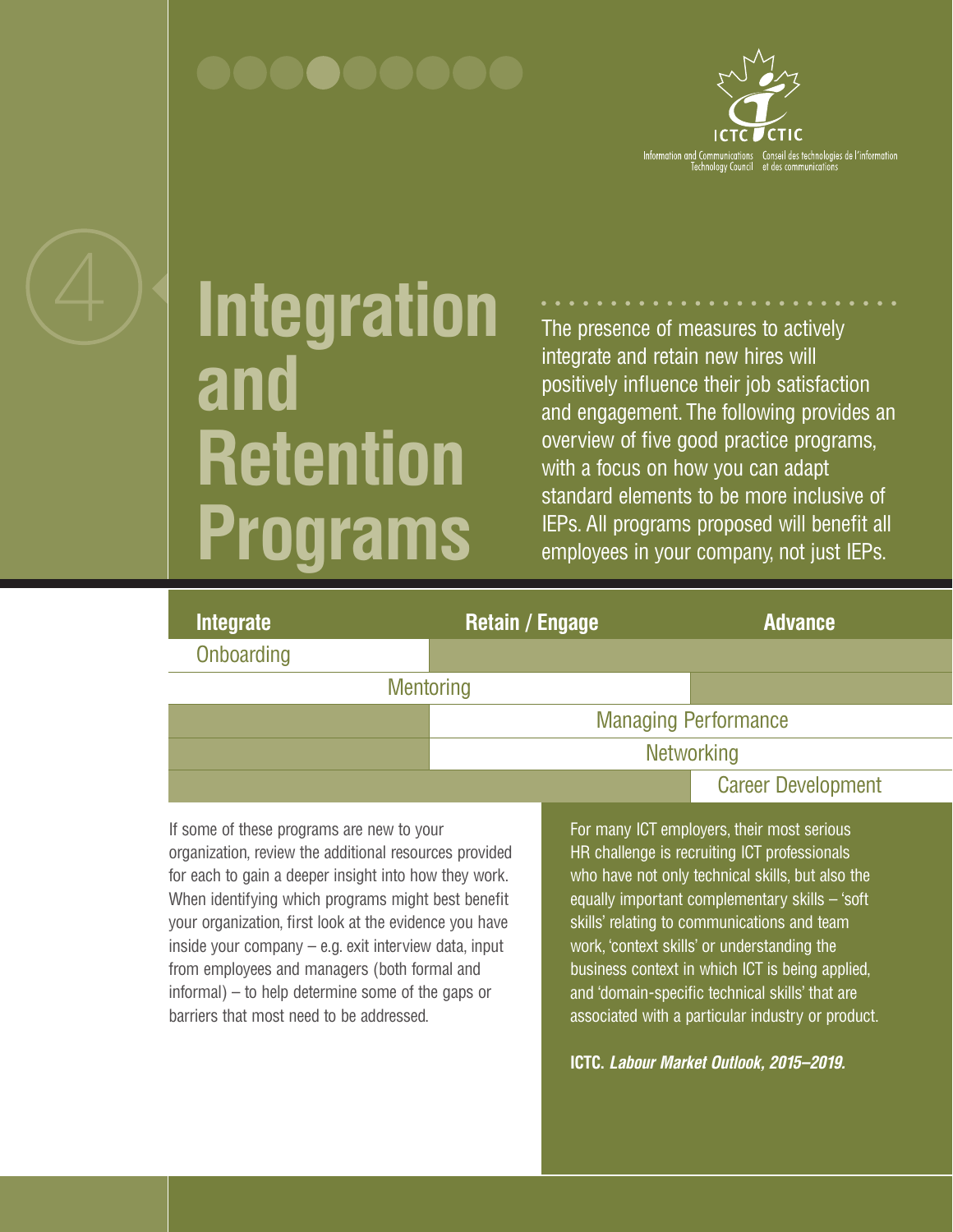# *Onboarding*

Specific measures to onboard a new hire have been shown to pay off in terms of promoting faster employee productivity and deeper engagement. Being "green" to the Canadian workplace as well as to your unique organizational culture, your new IEP hire will, in particular, benefit from explicit guidance on your expectations of them as an employee in your company, and in their individual role..,.

# *LESSONS LEARNED…*

"Give new IEP hires time to be exposed to new systems, processes, etc. Appoint a coach to lead them on important training  $-$  it is best if it is a peer. Prepare the coach by letting them know the new hire's goals. Have them focus on getting the new hire ready to work.

Don't take for granted that an IEP knows exactly how to behave or go about a process."

#### **ICT Employer**

| <b>Description</b>                      | A comprehensive process spanning several months (or more) that serves to help a new hire build a solid<br>understanding of your business, company culture and policies, and their role in meeting your business goals.                                                                                                                                                                                                                                                                                                                                                                                                                                                                                                                                                                                                                                                                                                                                                                          |
|-----------------------------------------|-------------------------------------------------------------------------------------------------------------------------------------------------------------------------------------------------------------------------------------------------------------------------------------------------------------------------------------------------------------------------------------------------------------------------------------------------------------------------------------------------------------------------------------------------------------------------------------------------------------------------------------------------------------------------------------------------------------------------------------------------------------------------------------------------------------------------------------------------------------------------------------------------------------------------------------------------------------------------------------------------|
| <b>Objectives</b>                       | To engage the employee in his or her new position, help them build relationships with coworkers, build a sense<br>of commitment to your company, and make the employee productive as soon as possible.                                                                                                                                                                                                                                                                                                                                                                                                                                                                                                                                                                                                                                                                                                                                                                                          |
| <b>Key components</b>                   | Conduct orientation with HR to review corporate information such as mission, business profile and<br>$\left( \left  \right  \right)$<br>corporate culture, and administrative details such as payroll.<br>Provide Employee Manual as a written reference to supplement information provided during orientation.<br>2)<br>Schedule meeting with manager to confirm employee responsibilities, performance expectations and<br>3)<br>developmental goals.<br>Schedule meeting to introduce coworkers and their roles.<br>4)<br>Introduce new hire to CEO/senior management to help employee feel included and welcomed.<br>5)<br>Assign peer buddy for job shadowing or training on specific tasks and technologies for new job.<br>6)<br>Provide tools, materials and access to resources required for job.<br>7)                                                                                                                                                                                |
| <b>Success Factors</b><br>for Employers | <b>Explain organizational culture</b><br>During orientation, be explicit about the "unwritten rules" of your company culture such as:<br>dress code, core office hours, how to address colleagues and managers, how to participate in<br>$\bullet$<br>meetings, response time for emails, etc.<br>company values such as respect in the workplace, valuing diversity, open communication, etc.<br>common company jargon and abbreviations<br><b>Provide resources</b><br>Establish and communicate a clear plan for where the new IEP hire can go to address any questions<br>or issues he or she may have during their adjustment period. This clarity can help build an open and<br>welcoming environment for people from diverse backgrounds.<br>An Employee Manual can be a timesaver for ICT managers as employees will be able to take the initiative<br>and look up information they need. Make the information available on the company intranet or social<br>media for easy reference. |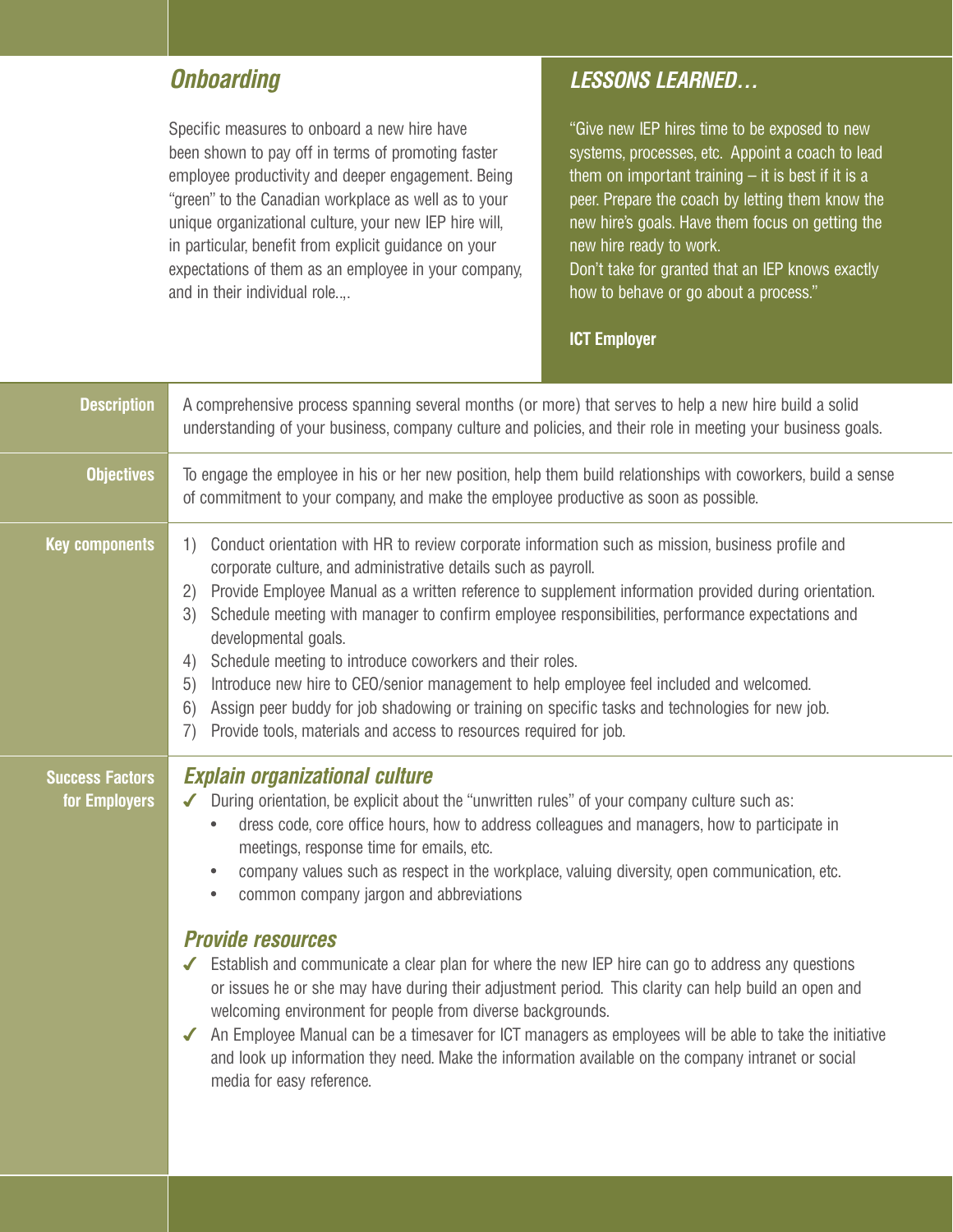**Success Factors for Employers** *(cont.)* 4 Assign a "buddy" who can not only provide training on job-specific tasks, but also act as a cultural informant – e.g. explaining expected behaviours as a member of the team, and helping with settlement challenges (e.g. opening a bank account, obtaining a driver's licence), as needed. This buddy should be a peer – IEPs from some cultures may find it easier to open up to and ask questions of a co-worker, as in their culture admitting to a manager that you do not know something might be perceived as a weakness. The buddy should be provided with a checklist on the new hire's responsibilities and goals to use as a reference.

### *Cultivate relationships*

 $\blacktriangledown$  During the first week, organize a lunch with the new hire and his or her co-workers to make them feel welcome and help them get to know other team members.

### *Explain processes*

- $\blacktriangleright$  Share information on how processes such as performance management work this may differ from what the IEP is used to:
	- Explain to a new employee in the first days of his or her employment how often feedback will be shared.
	- Clearly define expectations and set performance objectives linked to performance measures.
- $\blacktriangleright$  Let the employee know about other programs available to help them integrate and develop their career at your company – e.g. mentoring, career development, networking, etc.

## *Check in regularly*

 $\blacktriangledown$  Check in often to see how the new hire is doing and answer any questions. Such actions can demonstrate that you are approachable and open to providing support.

**Additional resources** See ICTC HRM Guide for more on **Orientation** and the **Employee Manual**.

> See Hire Immigrants for videos, articles and a webinar targeted to **onboarding** IEPs, and the **Roadmap** for sample orientation policy and checklists.

For access to information and support from your province, please refer to Hire Immigrants' **local resources**.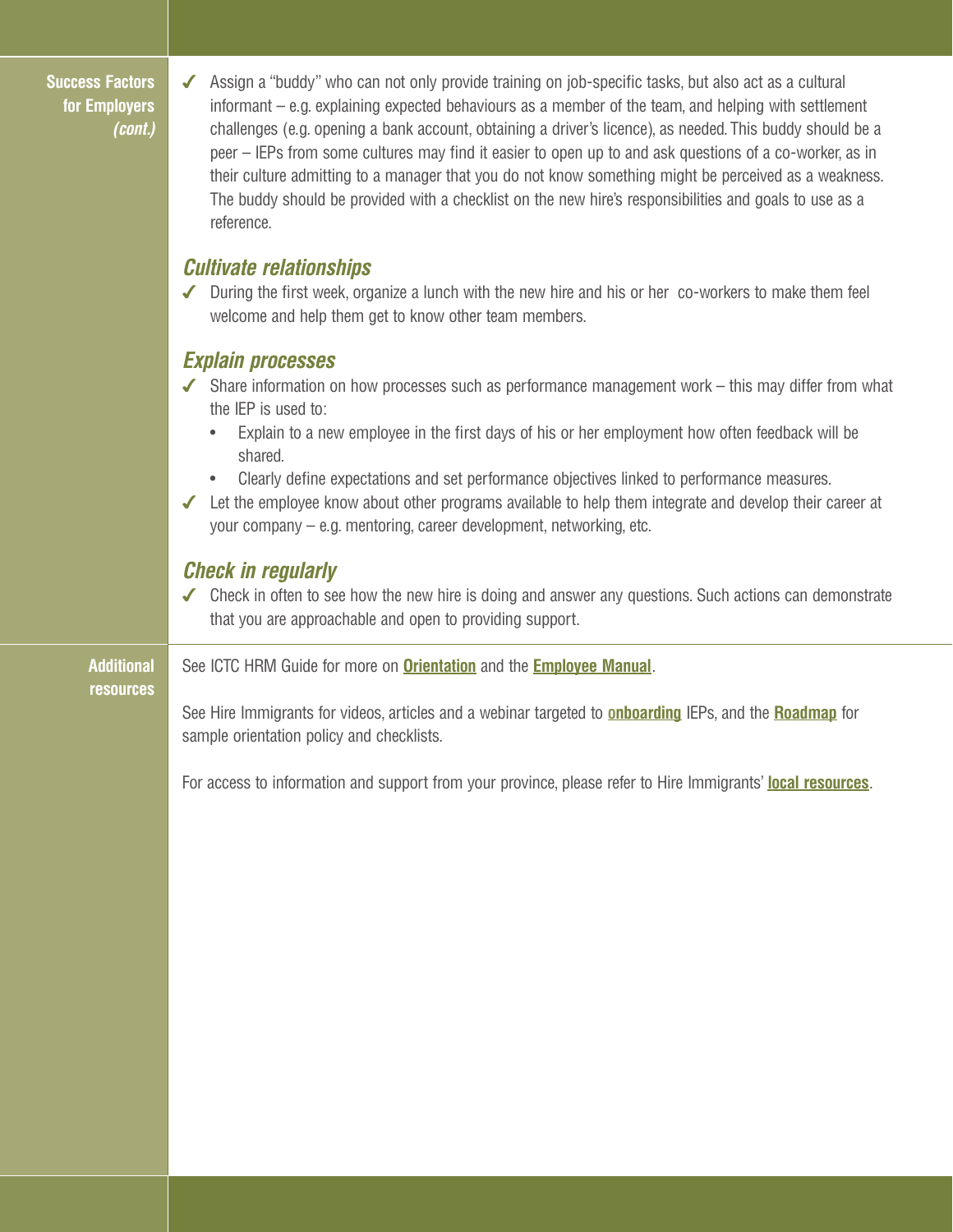# *Mentoring*

Teaming a new hire up with a mentor will accelerate his or her adjustment to their new workplace, and help them build the confidence, skills and relationships to help them become both productive and effective, quickly. For IEPs - who come equipped with excellent technical knowledge and skills, but sometimes need a "longer runway" to adjust their working style to the Canadian workplace – mentoring is an excellent way to help them learn the norms of your specific workplace practices.

# *LESSONS LEARNED…*

"An IEP I worked with managed a large build-out of a communications network before coming to Canada – he was hired as an individual contributor but was looking to move into management. I advised him to sit down with his supervisor, share information on his leadership roles, explain that he wanted to move to that level at some point, and ask for supports to do so."

#### **Coach from ICTC's** *Coaching to Career Program*

| <b>Description</b>                      | Mentoring is a relationship between an employee (the mentee) and a more experienced or senior employee<br>(the mentor), whereby the mentor provides guidance on a range of professional issues.                                                                                                                                                                                                                                                                                                                                                                                                                                                                                                                                                                                                                                                                                                                                                                                                   |
|-----------------------------------------|---------------------------------------------------------------------------------------------------------------------------------------------------------------------------------------------------------------------------------------------------------------------------------------------------------------------------------------------------------------------------------------------------------------------------------------------------------------------------------------------------------------------------------------------------------------------------------------------------------------------------------------------------------------------------------------------------------------------------------------------------------------------------------------------------------------------------------------------------------------------------------------------------------------------------------------------------------------------------------------------------|
| <b>Objectives</b>                       | To guide the mentee towards improving performance, building networks, enhancing skills and knowledge, and<br>building awareness of how to navigate (and advance in) the corporate culture.                                                                                                                                                                                                                                                                                                                                                                                                                                                                                                                                                                                                                                                                                                                                                                                                        |
| <b>Key components</b>                   | Identify and recruit potential mentors and identify mentees<br>1.<br>Match mentoring pairs<br>2.<br>Provide guidance and tools to mentoring pair<br>3.<br>Support and evaluate relationship<br>4.<br>Mentoring can be a formal program, with a training plan and a detailed schedule of activities, or it may be<br>an informal coaching relationship between a new employee and a more experienced co-worker.<br>Depending on your organization's size and how formal your program will be, you might need to identify a<br>$\sqrt{2}$<br>resource to oversee the program (mentoring coordinator).<br>Participation for both parties must be voluntary – each person should have the option to withdraw and be<br>matched with someone else.<br>Ensuring that both parties make the time commitment to get together a couple of hours each month is<br>key to the program's success – this could be promoted by formalizing the frequency in the performance<br>goals of both mentor and mentee. |
| <b>Success Factors</b><br>for Employers | <b>Provide a senior mentor to high potential IEPs</b><br>When you identify an IEP who shows potential for advancement, consider asking a senior manager to act<br>as a mentor to this employee; this type of mentoring is most valuable in raising the employee's visibility<br>with senior decision-makers and in building his or her 'political astuteness' and strategic understanding of<br>the organization's goals.                                                                                                                                                                                                                                                                                                                                                                                                                                                                                                                                                                         |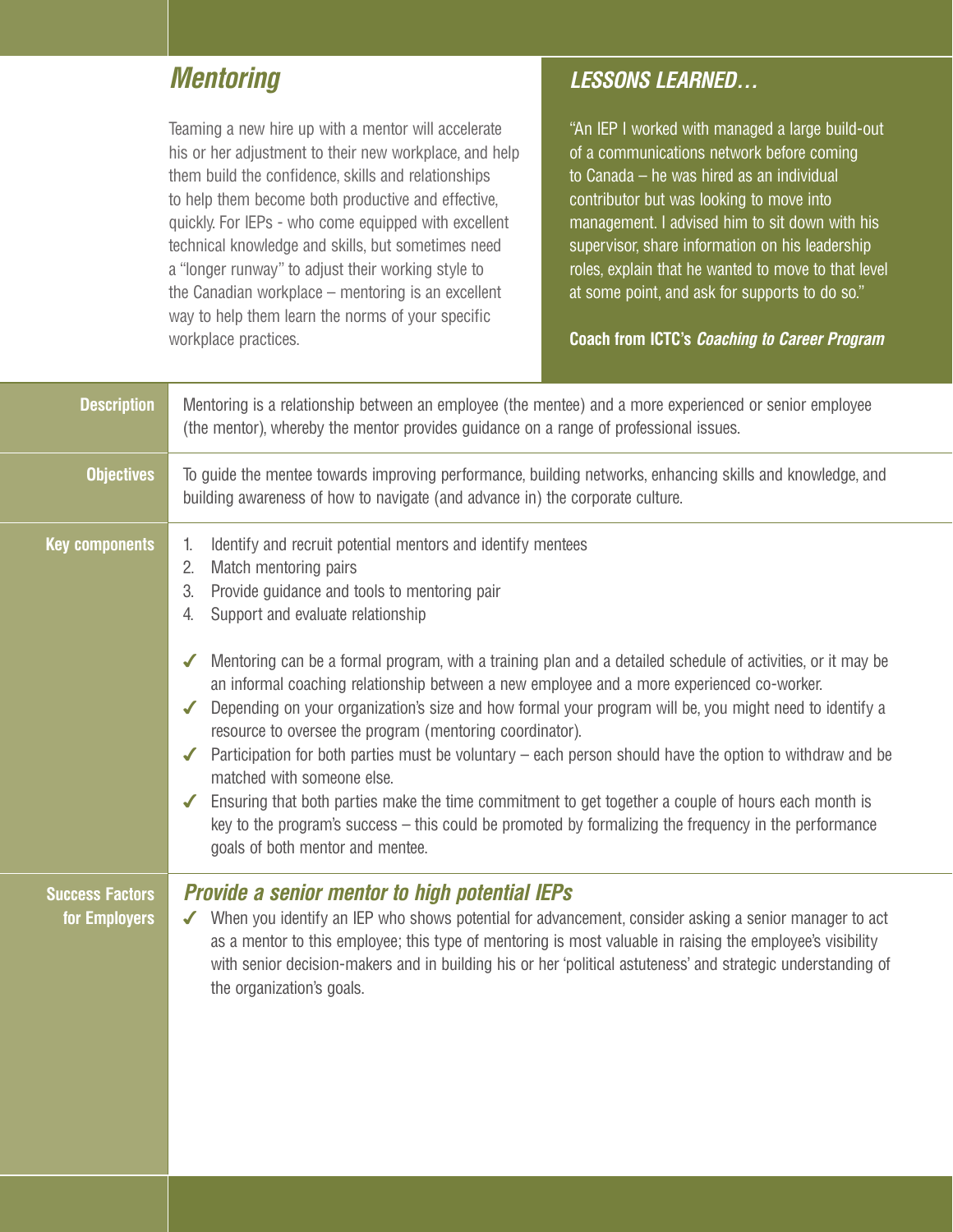| <b>Success Factors</b><br>for Employers<br>(cont.) | <b>Select qualified mentors</b><br>Criteria for selection of mentors should include:<br>Have a deep understanding of the organizational culture<br>$\bullet$<br>Have good awareness of cultural differences and how they impact interactions in the<br>$\bullet$<br>workplace<br>Be objective (not competing), so ideally from another team in the organization, and have a<br>$\bullet$<br>stake in the mentee's success $-$ an IEP may not be willing to be open about vulnerabilities to<br>a person responsible for their performance management<br>Be in a position to provide a structured, safe environment for the IEP to talk when struggling<br>$\bullet$<br>with any issue<br><b>Identify appropriate goals</b><br>Specific learning goals for the relationship could include:<br>Canadian and the specific corporate work values and culture<br>Current workplace and industry trends<br>$\bullet$<br>How to become successful in the organization and how to advance<br>$\bullet$ |
|----------------------------------------------------|------------------------------------------------------------------------------------------------------------------------------------------------------------------------------------------------------------------------------------------------------------------------------------------------------------------------------------------------------------------------------------------------------------------------------------------------------------------------------------------------------------------------------------------------------------------------------------------------------------------------------------------------------------------------------------------------------------------------------------------------------------------------------------------------------------------------------------------------------------------------------------------------------------------------------------------------------------------------------------------------|
|                                                    | Leverage professional development for mentors<br>The mentor role might provide an opportunity for a more senior IEP who you are developing as<br>a leader in your company to enhance communications and coaching skills, or for a Canadian<br>manager to build cross-cultural awareness and communication skills.                                                                                                                                                                                                                                                                                                                                                                                                                                                                                                                                                                                                                                                                              |
| <b>Tips for IEPs</b>                               | See tip sheet on Understanding, Managing and Achieving Professional Objectives for advice on<br>making the most of a mentoring program for career success                                                                                                                                                                                                                                                                                                                                                                                                                                                                                                                                                                                                                                                                                                                                                                                                                                      |
| <b>Additional</b><br><b>resources</b>              | Making Connections: A New Model of Mentoring for Internationally Trained Professionals - A How-<br>To Manual published by St. Michael's Hospital – includes a mentoring program model                                                                                                                                                                                                                                                                                                                                                                                                                                                                                                                                                                                                                                                                                                                                                                                                          |
|                                                    | Hire Immigrants <b>webinar and resources</b> on mentoring IEPs                                                                                                                                                                                                                                                                                                                                                                                                                                                                                                                                                                                                                                                                                                                                                                                                                                                                                                                                 |
|                                                    | TRIEC's Mentoring Partnership Handbook for mentors and mentees                                                                                                                                                                                                                                                                                                                                                                                                                                                                                                                                                                                                                                                                                                                                                                                                                                                                                                                                 |
|                                                    | <b>Implementation Guide</b> for mentoring from BuildForce Canada                                                                                                                                                                                                                                                                                                                                                                                                                                                                                                                                                                                                                                                                                                                                                                                                                                                                                                                               |
|                                                    | For access to information and support from your province, please refer to Hire Immigrants'<br>local resources.                                                                                                                                                                                                                                                                                                                                                                                                                                                                                                                                                                                                                                                                                                                                                                                                                                                                                 |
|                                                    |                                                                                                                                                                                                                                                                                                                                                                                                                                                                                                                                                                                                                                                                                                                                                                                                                                                                                                                                                                                                |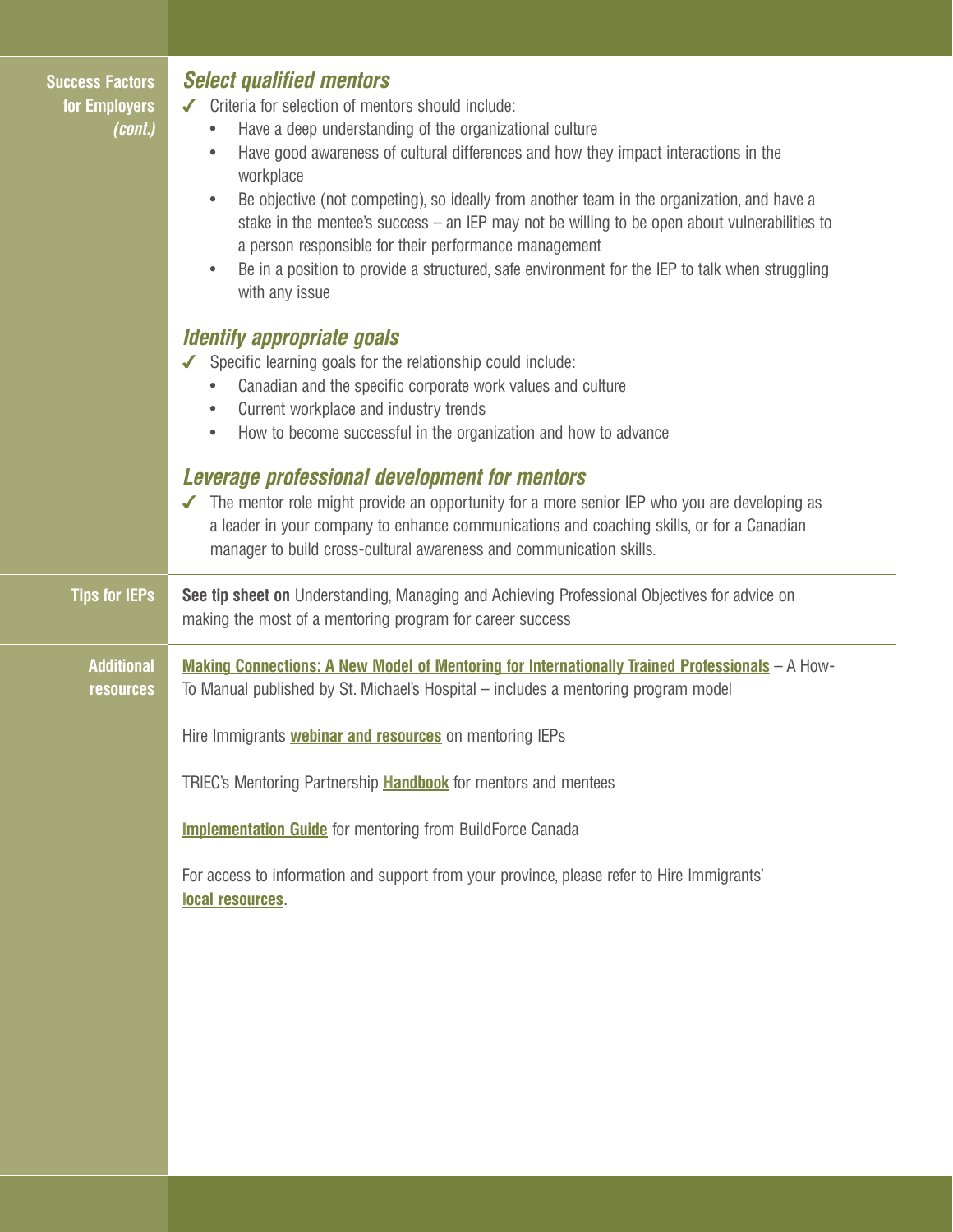# *Managing Performance1*

Identifying goals will set a new hire up to grow and succeed, and knowing that he or she is developing and learning will support his or her engagement and retention. As a first professional experience in Canada, a new IEP hire will be particularly keen to hear how he or she is performing.

# *LESSONS LEARNED…*

"Employers should give an IEP two or three months to fit in, then check if he or she is performing well – give the person time to prove him or herself."

**IEP employed in ICT**

| <b>Description</b>                      | Performance management allows an employer to observe the growth of an employee, and provides the<br>opportunity to highlight strengths while also identifying areas requiring improvement. The employee, in turn,<br>has an opportunity to receive feedback on, and be recognized for, his or her performance.                                                                                                                                                                                                                                                                                                                                                                                                                                                                                                                                                                                                                                                                                                                                                                                                                           |
|-----------------------------------------|------------------------------------------------------------------------------------------------------------------------------------------------------------------------------------------------------------------------------------------------------------------------------------------------------------------------------------------------------------------------------------------------------------------------------------------------------------------------------------------------------------------------------------------------------------------------------------------------------------------------------------------------------------------------------------------------------------------------------------------------------------------------------------------------------------------------------------------------------------------------------------------------------------------------------------------------------------------------------------------------------------------------------------------------------------------------------------------------------------------------------------------|
| <b>Objectives</b>                       | To analyze employee performance while ensuring job satisfaction and fostering professional and<br>personal growth.                                                                                                                                                                                                                                                                                                                                                                                                                                                                                                                                                                                                                                                                                                                                                                                                                                                                                                                                                                                                                       |
| <b>Key components</b>                   | Set individual goals and priorities<br>1)<br>Assess the employee's competencies against your requirements<br>2)<br>Provide regular and accurate performance feedback<br>3)<br>Develop individual learning plan<br>4)<br>Conduct annual performance appraisals<br>5)<br>Reward and recognize<br>6)                                                                                                                                                                                                                                                                                                                                                                                                                                                                                                                                                                                                                                                                                                                                                                                                                                        |
| <b>Success Factors</b><br>for Employers | <b>Provide regular feedback</b><br>Manage employees' goals throughout the year to encourage two-way communication on an ongoing<br>basis.<br>Schedule monthly one-on-ones with each team member to effectively monitor their progression so as to<br>both address any issues and recognize their contributions promptly.<br>Don't wait for the next meeting to provide feedback - start a culture of incorporating two-way, "just-in-<br>time" feedback, which is positive and constructive, into daily operations. Keep in mind that this may be<br>difficult for employees from cultures in which providing critical feedback to one's manager is not the norm.<br><b>Be explicit about processes and expectations</b><br>Clearly explain how performance reviews are handled - how frequently they occur, who initiates them, and<br>what the employer and employee should expect to happen. These meetings can be very effective when<br>there is clarity, mutual understanding and agreement.<br>Work collaboratively with IEPs to determine valid and representative performance criteria against which<br>they will be evaluated. |
|                                         |                                                                                                                                                                                                                                                                                                                                                                                                                                                                                                                                                                                                                                                                                                                                                                                                                                                                                                                                                                                                                                                                                                                                          |

1 Source: ICTC. *Human Resources Management Guide for Canadian ICT Companies*.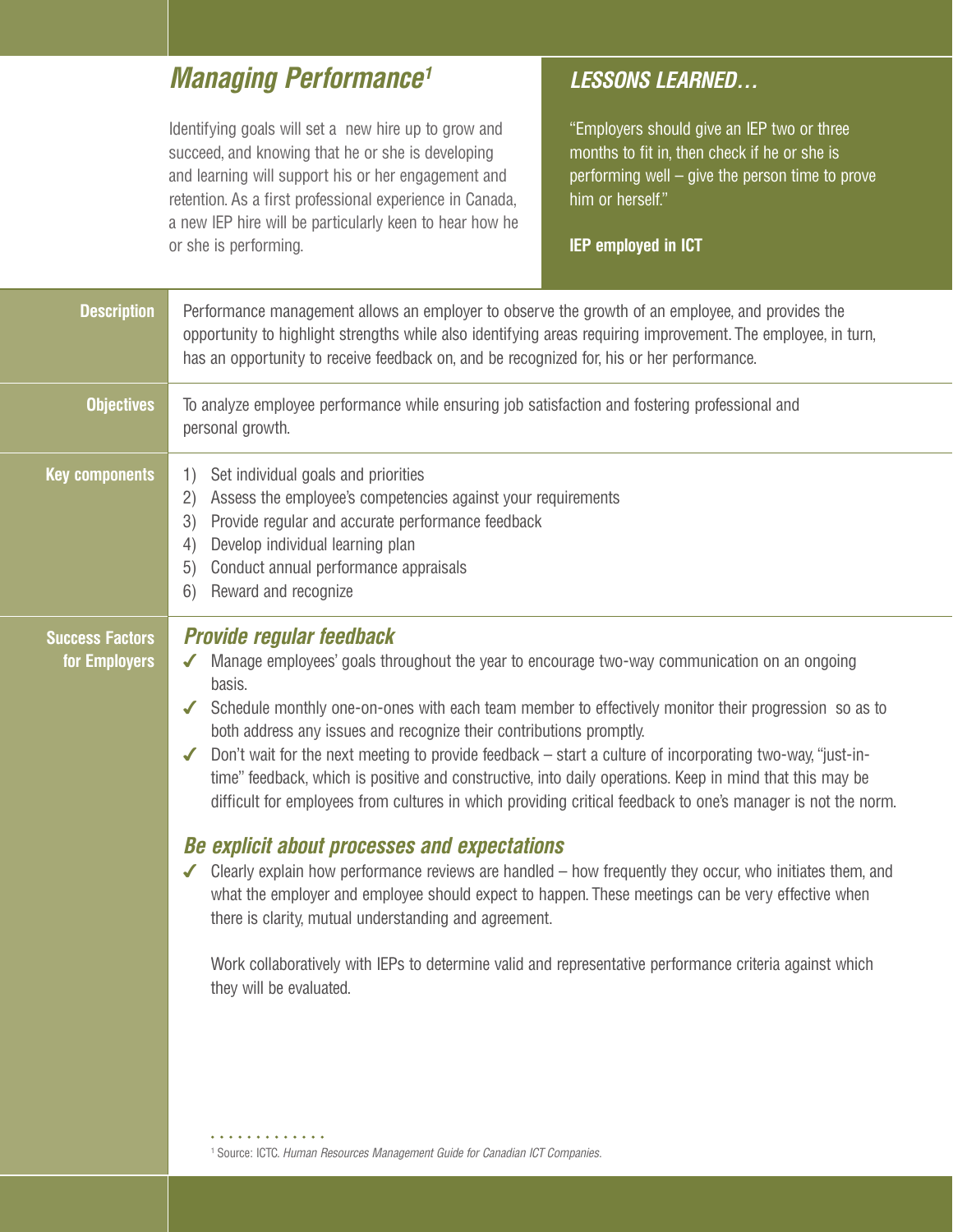**Success Factors for Employers** *(cont.)*

#### *Be explicit about processes and expectations (cont.)*

 $\blacktriangleright$  Be aware that the standard "sandwich"-type (positive comments to start and end, with constructive feedback in between) feedback is not universal. Some IEPs might be used to receiving feedback in a more or less direct manner.<sup>2</sup> To ensure that what you have said is understood, ask the employee to repeat his or her understanding of what you have said. If needed, clarify any misunderstandings and emphasize your point until you both have the same understanding of the issue.

#### *Consider cultural differences*

- 4 In some cultures, an employee's appraisal (and their prospects for promotion) is as likely to deal with attributes such as thoughtfulness towards co-workers, skills for reconciling conflict and creating harmonious environments, and sociability as individual achievement of results.
- 4 Recognition and rewards are different across cultures some IEPs might be more used to being recognized for strong group performance. To accommodate this, be sure to identify and recognize both individual and group accomplishments, as well as both the task- and relationshipfocused contributions of your employees.
- $\blacktriangleright$  IEPs from some cultures may operate from the perspective that his or her actions reflect on the manager, his or her co-workers, and the company as a whole. Before communicating unfavourable feedback to such an employee, keep in mind its perceived far-reaching implications, and adapt your communication style as appropriate.
- 4 Some IEPs may provide modest descriptions of their accomplishments and self-effacing answers. To circumvent this, try asking a third-party question – i.e. think of someone from the employee's team who knows the person's work intimately and ask, "If I were to call this person for a two- or three-word description of you, what would he or she say?"
- $\blacktriangleright$  Keep in mind that what you might consider as low performance by an IEP may be due to cultural differences in interpersonal communication and leadership skills. As a manager you need to be aware of the possible impact of culture on performance, and be prepared to provide access to coaching or mentoring for the employee on Canadian norms.3

#### **Additional resources**

ICTC HRM Guide on **Performance Management** 

ICTC **My Career Map** competency self-assessment for IEPs that allows users to determine strengths and areas for development on topics including workplace communication

Hire Immigrants **Roadmap** – Talent Management > Manage Performance

For access to information and support from your province, please refer to Hire Immigrants' **local resources**.

<sup>3</sup> Hire Immigrants. *Unlocking Potential: From Underperformer to Asset*. July 29, 2013.

<sup>2</sup> Adapted from Lionel Laroche and Dan Rutherford. Recruiting, *Retaining and Promoting Culturally Different Employees. Butterworth-Heinemann*. 2006, p. 206-207.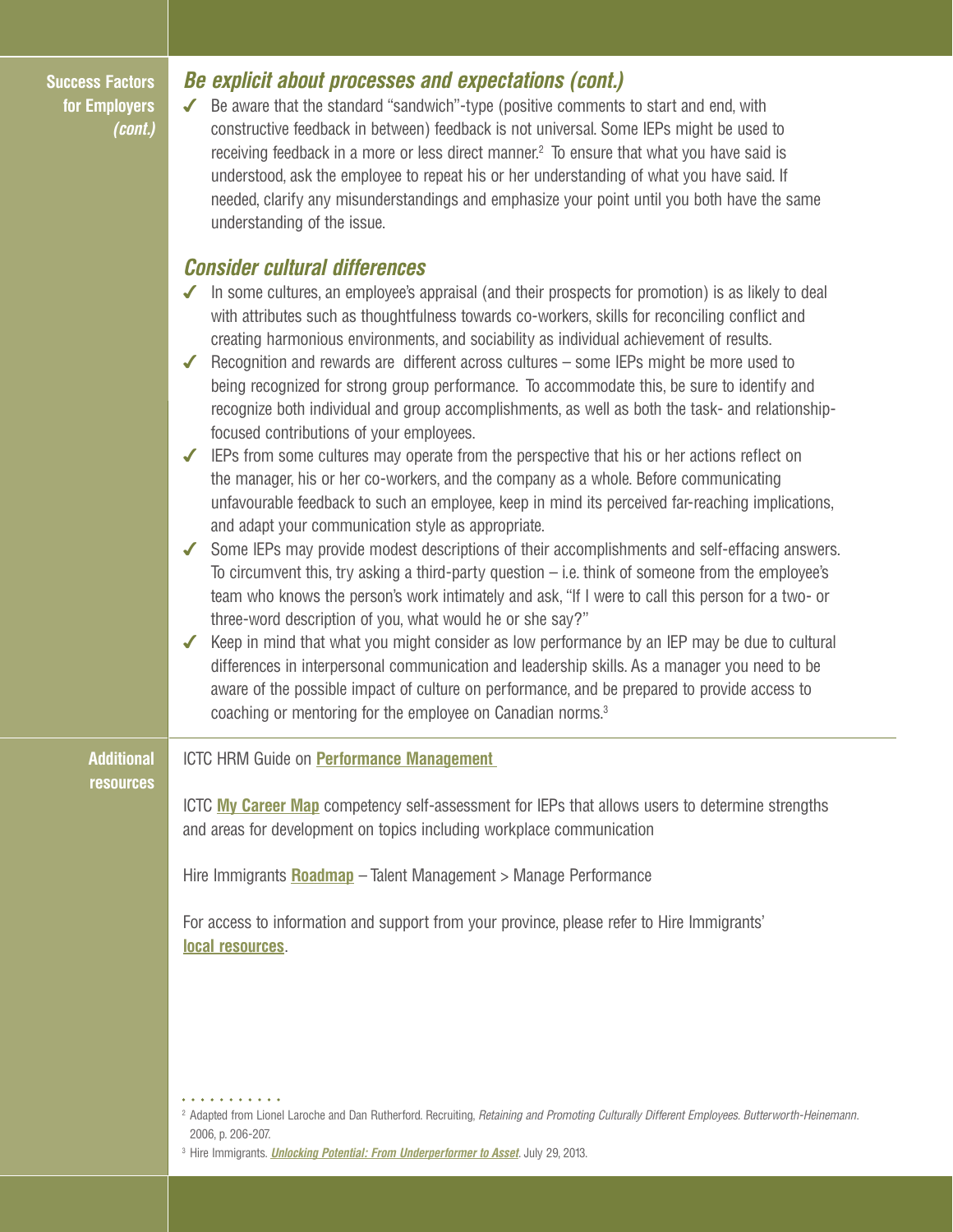# *Career Development*

Particularly in the ICT field, employees want to know that they are developing and keeping their skills current. For IEPs, as many accept positions for which they are over-qualified in order to gain experience in Canada; career advancement and development is one of their top priorities. Developing the complementary skills of IEPs will not only boost the capacities of your workforce, but also enable IEP talent to develop and engage in a career at your company.

# *LESSONS LEARNED…*

"To facilitate learning, I look for opportunities for cross-training – for example, if a large project comes up I give another group an opportunity to get involved and learn a new technology."

#### **ICT Employer**

| <b>Description</b>                      | Career development is about identifying the skills and competencies that an employee needs to develop in<br>order to advance in their careers.                                                                                                                                                                                                                                                                                                                                                                                                                                                                                                                                                                                                                                                                                                                                                                                                                                                                                                                                                                                                                                                                                                                                                                                                                                                                                                                                                                                                                                                                                                                  |
|-----------------------------------------|-----------------------------------------------------------------------------------------------------------------------------------------------------------------------------------------------------------------------------------------------------------------------------------------------------------------------------------------------------------------------------------------------------------------------------------------------------------------------------------------------------------------------------------------------------------------------------------------------------------------------------------------------------------------------------------------------------------------------------------------------------------------------------------------------------------------------------------------------------------------------------------------------------------------------------------------------------------------------------------------------------------------------------------------------------------------------------------------------------------------------------------------------------------------------------------------------------------------------------------------------------------------------------------------------------------------------------------------------------------------------------------------------------------------------------------------------------------------------------------------------------------------------------------------------------------------------------------------------------------------------------------------------------------------|
| <b>Objectives</b>                       | Career development helps employees become more proficient, efficient, work more independently and<br>productively, and prepares them to advance in their career.                                                                                                                                                                                                                                                                                                                                                                                                                                                                                                                                                                                                                                                                                                                                                                                                                                                                                                                                                                                                                                                                                                                                                                                                                                                                                                                                                                                                                                                                                                |
| <b>Key components</b>                   | Individual learning and development plans<br>1.<br>Targeted learning and training<br>2.<br>Fostering an environment of learning<br>3.<br>Coaching (and mentoring)<br>4.                                                                                                                                                                                                                                                                                                                                                                                                                                                                                                                                                                                                                                                                                                                                                                                                                                                                                                                                                                                                                                                                                                                                                                                                                                                                                                                                                                                                                                                                                         |
| <b>Success Factors</b><br>for Employers | <b>Discuss early</b><br>◆ As career development and advancement is a priority for IEPs, an employer should begin discussions<br>and be transparent about such opportunities with new hires as early as possible – this is a key retention<br>strategy.<br><b>Consider cultural differences</b><br>Some IEPs may have different expectations of career development based on their culture $-$ e.g. some might<br>come from the perspective that:<br>It is the manager's role to determine the employee's development, and to tell the employee what is needed<br>to be successful - be prepared to provide more direction in this case.<br>An individual's educational background or specialized technical training will influence his or her<br>$\sqrt{2}$<br>performance evaluation and opportunities for advancement. Some IEPs might prioritize additional<br>technical training if they are interested in more senior roles. These individuals will benefit from a<br>clear explanation of the value of "soft skills" such as business acumen, teamwork, cross-functional<br>collaboration, and conflict resolution for advancement. Consider providing coaching and mentoring to IEPs<br>so that they can develop culturally appropriate soft skills that can help their career development.<br>Workplace harmony is valued over competitiveness and ambition (pursuing job promotions is frowned<br>upon), and hard work is understood implicitly to lead to a future promotion. It may also be held that new<br>responsibilities are expected to come only after the formal promotion. Coaching on the Canadian norms in<br>this aspect would be useful. |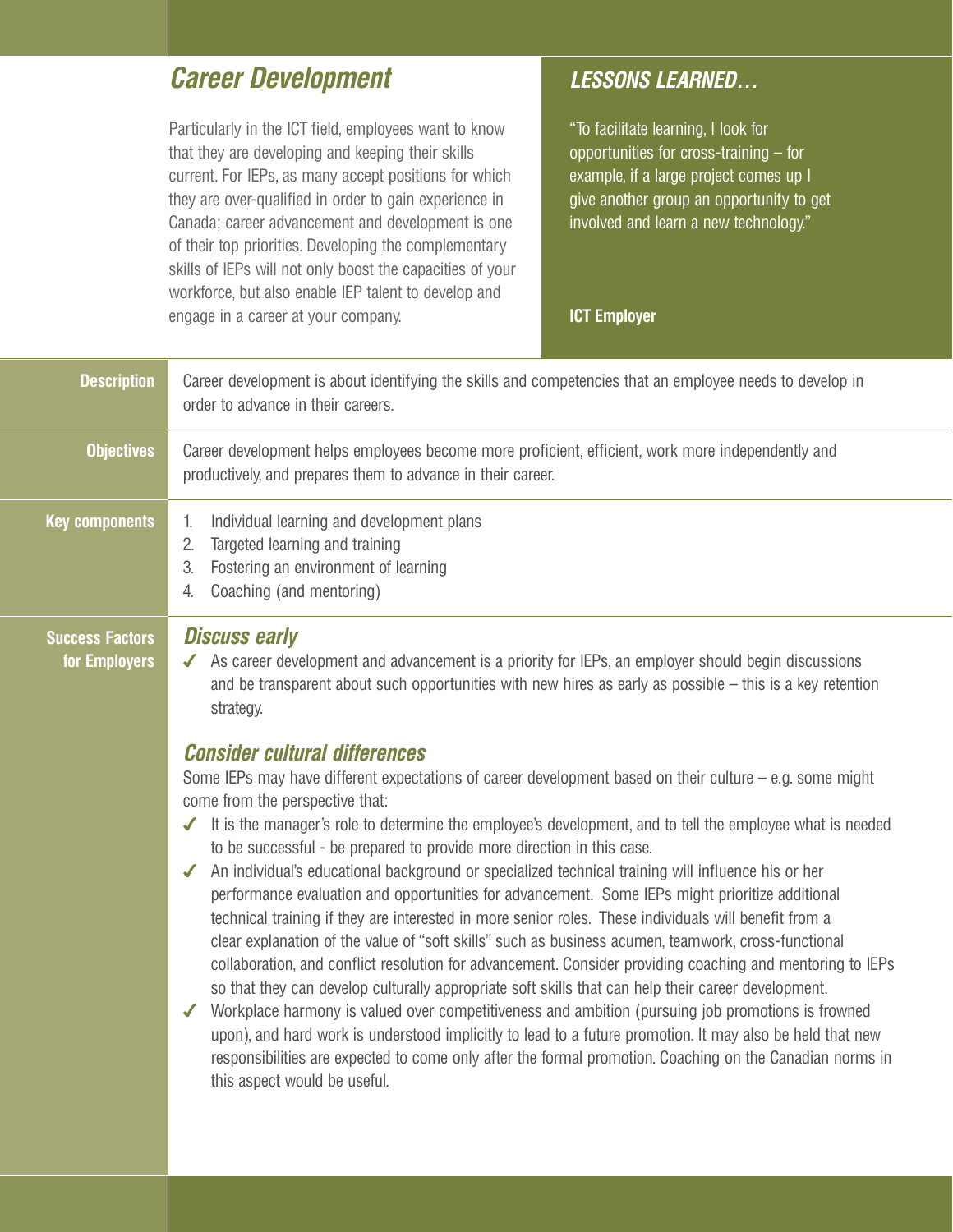| <b>Success Factors</b><br>for Employers<br>(cont.) | Offer learning and development opportunities<br>Some ways of assisting IEPs in achieving professional goals include <sup>4</sup> :<br>Creating career management workshops specifically geared to the needs of IEPs;<br>$\bullet$<br>Making sure that IEPs receive more comprehensive, clear and frequent feedback than other<br>$\bullet$<br>employees;<br>Emphasizing the importance of professional networking both with internal and external stakeholders,<br>$\bullet$<br>and professional association membership;<br>Providing additional support to the managers of IEPs (e.g., training them in leading culturally diverse<br>$\bullet$<br>teams); and<br>Providing targeted training and development opportunities for IEPs, especially with a view to adapting<br>$\bullet$<br>their soft skills to the Canadian workplace.<br>Facilitating access to stretch assignments and mentoring programs<br>$\bullet$<br>Some IEPs may need to adapt their technical skills, or obtain local licensure/certification for the Canadian<br>context. Employers can support IEPs through financial support for exams, or paid time-off for study.<br>To help IEPs improve language abilities and develop enhanced communication skills, partner with external<br>$\sqrt{2}$<br>training providers, such as colleges or immigrant-serving organizations, to provide occupation- or sector-<br>specific language training.<br><b>Foster a culture of learning</b><br>Research shows that experience and informal methods of skill acquisition are often more important than<br>$\sqrt{2}$<br>formal training and education in the Canadian ICT workplace. <sup>5</sup> To make the most of this, employers need<br>to:<br>Structure aspects of the work environment to encourage such informal methods (e.g. mentoring,<br>$\bullet$<br>coaching, job rotation, teams); and<br>Ensure access to these methods and provide incentives to recognize and reward the sharing of<br>$\bullet$<br>knowledge acquired through experience. |
|----------------------------------------------------|---------------------------------------------------------------------------------------------------------------------------------------------------------------------------------------------------------------------------------------------------------------------------------------------------------------------------------------------------------------------------------------------------------------------------------------------------------------------------------------------------------------------------------------------------------------------------------------------------------------------------------------------------------------------------------------------------------------------------------------------------------------------------------------------------------------------------------------------------------------------------------------------------------------------------------------------------------------------------------------------------------------------------------------------------------------------------------------------------------------------------------------------------------------------------------------------------------------------------------------------------------------------------------------------------------------------------------------------------------------------------------------------------------------------------------------------------------------------------------------------------------------------------------------------------------------------------------------------------------------------------------------------------------------------------------------------------------------------------------------------------------------------------------------------------------------------------------------------------------------------------------------------------------------------------------------------------------------------------------------------------------------------------------|
| <b>Additional</b><br>resources                     | TRIEC training videos: <b>Integrating Talent</b><br>Hire Immigrants <b>Roadmap</b> for sample career development plan<br>ICTC HRM Guide on Training<br>On-site, occupation-specific <b>English language training</b> available at no cost from The Centre in Halton and Peel<br><b>Business Edge</b> , a bridging program for IEP executives at the University of Toronto's Rotman School of<br>Management<br>For access to information and support from your province, please refer to Hire Immigrants' local resources.                                                                                                                                                                                                                                                                                                                                                                                                                                                                                                                                                                                                                                                                                                                                                                                                                                                                                                                                                                                                                                                                                                                                                                                                                                                                                                                                                                                                                                                                                                       |

2 Laroche and Rutherford, *Recruiting, Retaining, and Promoting Culturally Different Employees*, pp. 277–278.

3 ICTC and The Diversity Institute at Ryerson University. Diversity - *The Competitive Edge: Implications for the ICT Labour Market*. March 2007. P. 10.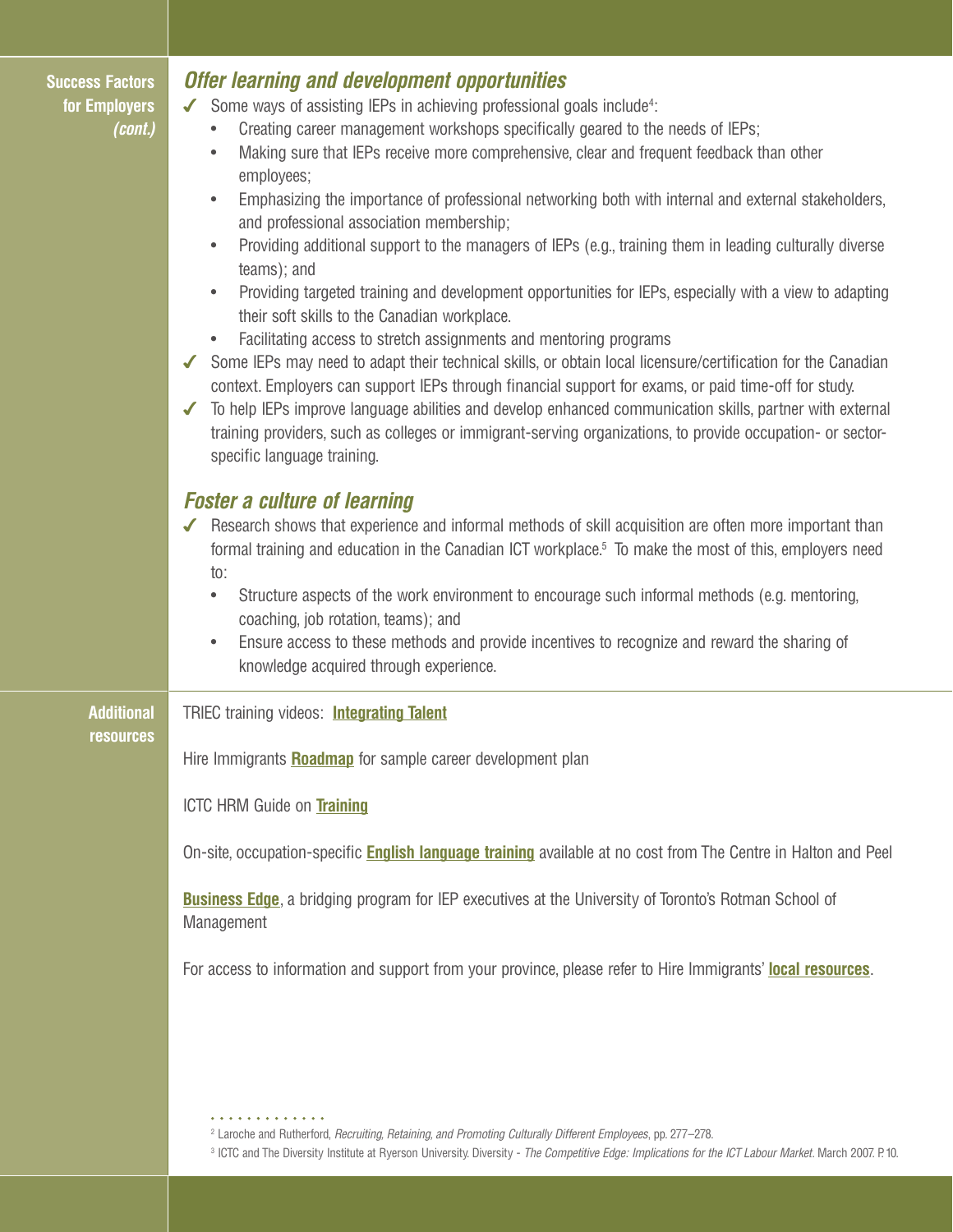# *Networking 6*

"The higher the number of links the person has, the more an employee is bound to the job or the organization."7 As a result, networking is a good practice to facilitate the professional development and engagement of any new hire.

Exclusion from informal networks, however, is a key barrier for IEPs in the Canadian workplace. With "who you know" being a key factor for success, helping IEPs to expand their professional network will open many doors to assist their career.

# *LESSONS LEARNED…*

"Networking is very helpful – you need to be visible and get to know people to be recognized. Volunteer for assignments to work across departments to get to know other systems, processes and managers. This will grow your knowledge and improve your career prospects. "

**ICT Employer**

| <b>Description</b>                      | Networking consists of an individual attempting to develop and maintain relationships with those deemed to<br>have the potential to assist them in their work or career development.                                                                                                                                                                                                                                                                                                                                                                                                                                                                                                                                                                                                                                                                                                                                                                      |
|-----------------------------------------|-----------------------------------------------------------------------------------------------------------------------------------------------------------------------------------------------------------------------------------------------------------------------------------------------------------------------------------------------------------------------------------------------------------------------------------------------------------------------------------------------------------------------------------------------------------------------------------------------------------------------------------------------------------------------------------------------------------------------------------------------------------------------------------------------------------------------------------------------------------------------------------------------------------------------------------------------------------|
| <b>Objectives</b>                       | Networking enables an employee to build up professional connections to build his or her career. By actively<br>facilitating access to these networks, an employer will benefit from increased employee satisfaction,<br>engagement and retention.                                                                                                                                                                                                                                                                                                                                                                                                                                                                                                                                                                                                                                                                                                         |
| <b>Key components</b>                   | Employers can support networking through several channels:<br>Employee networks: establishing a group for employees with similar backgrounds or interests to<br>provide peer support and networking opportunities.<br>Targeted networking events: organizing a special event to provide, for example, access to senior<br>$\bullet$<br>management and guest speakers.<br>Mentoring: introducing a mentoring program that involves encouraging mentors to link mentees to<br>$\bullet$<br>their network<br>Professional associations: facilitating employee participation in association meetings, conferences and<br>$\bullet$<br>social media.<br>Volunteering: facilitating an employee's participation in a non-profit organization's campaign,<br>committee or board.<br>Informal networking: company events that allow employees to meet other teams and managers.<br>$\bullet$                                                                      |
| <b>Success Factors</b><br>for Employers | <b>Communicate the benefits of networking</b><br>Make IEPs aware of the value of networking: successful networking can positively influence a variety<br>of career outcomes such as increased job opportunities, job performance, income, promotions and<br>career satisfaction. Networking is also extremely important in providing other benefits, such as access<br>to information, gaining visibility, career advice, friendships, social support, business leads, resources,<br>collaboration, career planning, professional support and encouragement.<br><sup>6</sup> Some content adapted from the Corporate Leadership Council; Diversity Inc.; John Deere Employee Network Guidelines;<br>and So, You Want to Set up a Diversity Council? by Gregg Ward, CMC - Workforce Diversity Network.<br><sup>7</sup> Mitchell at al (2001) cited in <i>Making Good Connections: Rest Practice for Women's Cornorate Natworks Prof S Vinnisombe at al</i> |

 Mitchell et al. (2001) cited in *Making Good Connections: Best Practice for Women's Corporate Networks*. Prof. S. Vinnicombe et al. Cranfield University School of Management. September 2004.